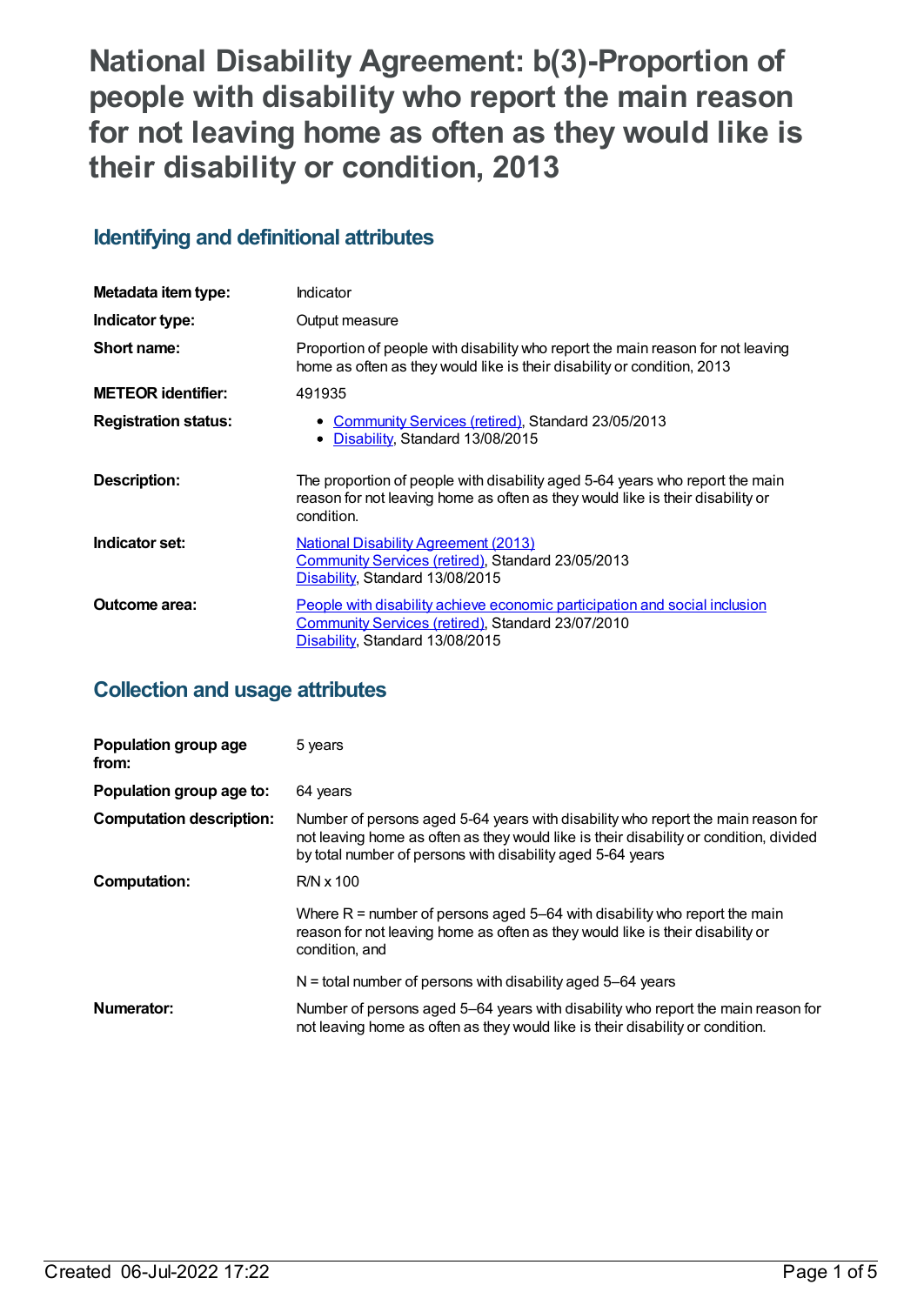#### **Data Element**

Main reason for not leaving home as often as they would like

#### **Data Source**

ABS Survey of [Disability,](https://meteor.aihw.gov.au/content/445288) Ageing and Carers (SDAC), 2009

### **Data Element / Data Set**

### **Data Element**

Cared Accommodation indicator.

#### **Data Source**

ABS Survey of [Disability,](https://meteor.aihw.gov.au/content/445288) Ageing and Carers (SDAC), 2009

### **Data Element / Data Set**

**Data Element**

#### Disability identifier.

**Data Source**

ABS Survey of [Disability,](https://meteor.aihw.gov.au/content/445288) Ageing and Carers (SDAC), 2009

#### **Data Element / Data Set**

[Person—age,](https://meteor.aihw.gov.au/content/303794) total years N[NN]

**Data Source**

ABS Survey of [Disability,](https://meteor.aihw.gov.au/content/445288) Ageing and Carers (SDAC), 2009

**Denominator:** Total number of persons with disability aged 5–64 years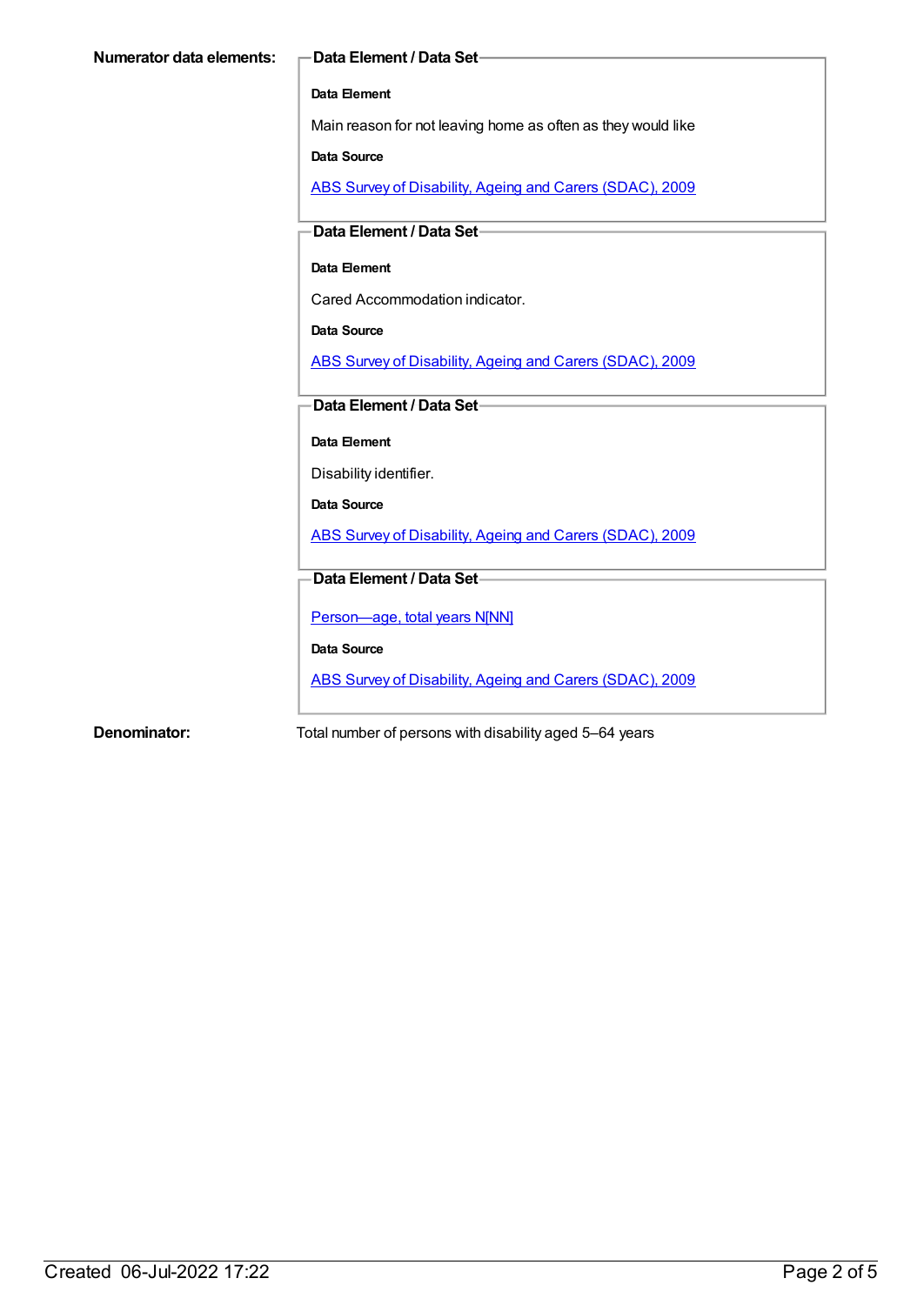#### **Denominator data elements:**

#### **Data Element / Data Set**

**Data Element**

Disability type

**Data Source**

ABS Survey of [Disability,](https://meteor.aihw.gov.au/content/445288) Ageing and Carers (SDAC), 2009

#### **Data Element / Data Set**

#### **Data Element**

Cared accommodation identifier

**Data Source**

ABS Survey of [Disability,](https://meteor.aihw.gov.au/content/445288) Ageing and Carers (SDAC), 2009

#### **Data Element / Data Set**

**Data Element**

Disability identifier.

**Data Source**

ABS Survey of [Disability,](https://meteor.aihw.gov.au/content/445288) Ageing and Carers (SDAC), 2009

#### **Data Element / Data Set**

#### **Data Element**

Main health condition

**Data Source**

ABS Survey of [Disability,](https://meteor.aihw.gov.au/content/445288) Ageing and Carers (SDAC), 2009

#### **Data Element / Data Set**

Person-age, total years N[NN]

#### **Data Source**

ABS Survey of [Disability,](https://meteor.aihw.gov.au/content/445288) Ageing and Carers (SDAC), 2009

#### **Disaggregation:** By state/territory

Disability status (has profound or severe disability, other disability or restrictive long term health condition, total with disability, has no disability, total)

(All with reported disability 5–64 years by state/territory)

- Sex (male, female, persons)
- Age group (5-14, 15–24, 25-34, 35–44,45–54, 55–64, total 15–64)
- Remoteness Area (Major Cities, Inner Regional, total)
- Country of birth (Australia, other English speaking countries, all English speaking countries, non-English speaking countries, total (including inadequately described))
- English proficiency (no detail provided)
- Sex by age group (where possible)
- Indigenous people by state/territory.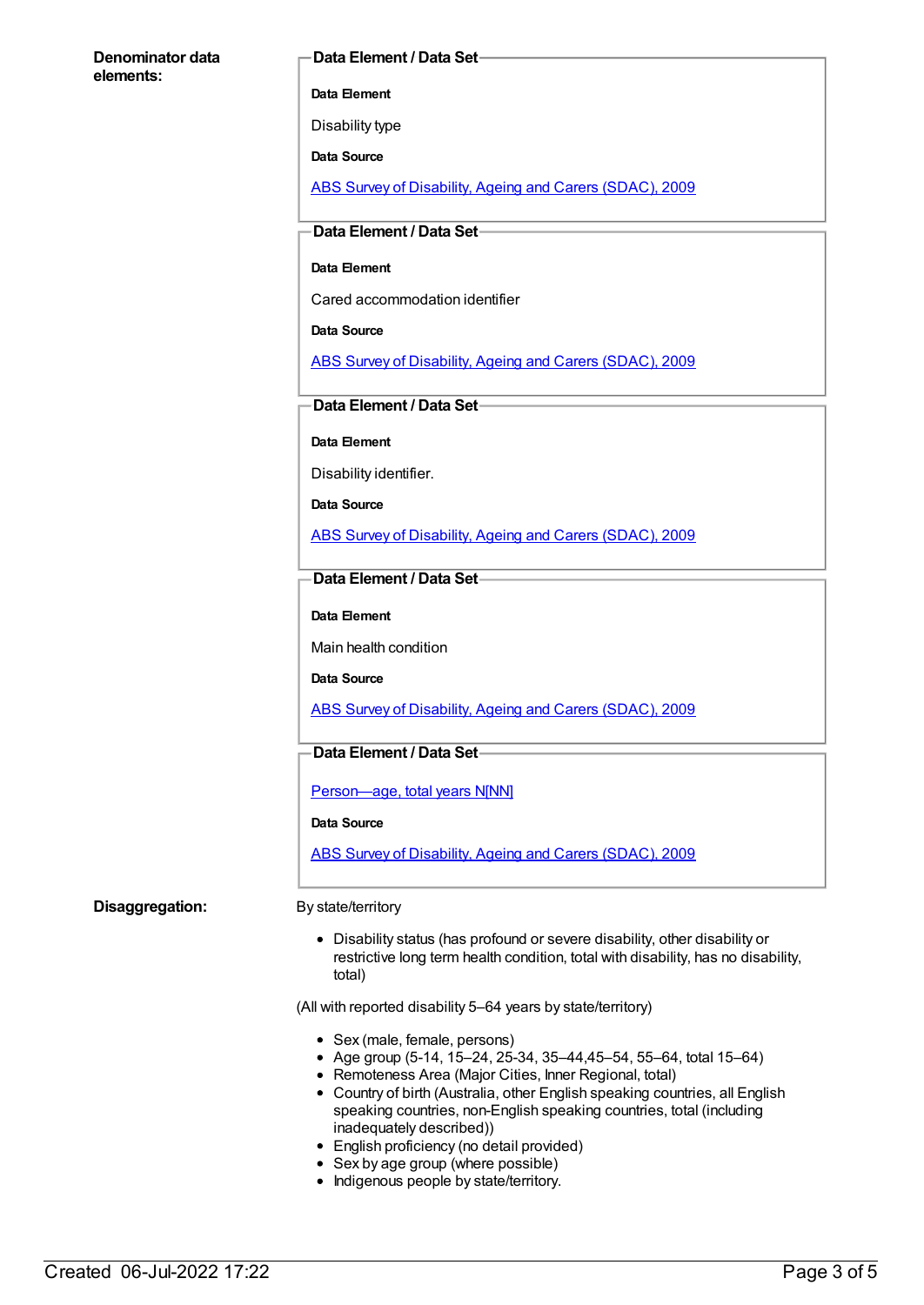#### **Disaggregation data elements:**

#### **Data Element / Data Set**

**Data Element**

Disability status.

**Data Source**

ABS Survey of [Disability,](https://meteor.aihw.gov.au/content/445288) Ageing and Carers (SDAC), 2009

**Data Element / Data Set**

[Person—proficiency](https://meteor.aihw.gov.au/content/270203) in spoken English, code N

**Data Source**

ABS Survey of [Disability,](https://meteor.aihw.gov.au/content/445288) Ageing and Carers (SDAC), 2009

**Data Element / Data Set**

[Person—Australian](https://meteor.aihw.gov.au/content/286919) state/territory identifier, code N

**Data Source**

ABS Survey of [Disability,](https://meteor.aihw.gov.au/content/445288) Ageing and Carers (SDAC), 2009

**Data Element / Data Set**

[Person—sex,](https://meteor.aihw.gov.au/content/287316) code N

**Data Source**

ABS Survey of [Disability,](https://meteor.aihw.gov.au/content/445288) Ageing and Carers (SDAC), 2009

#### **Data Element / Data Set**

Person-age, total years N[NN]

**Data Source**

ABS Survey of [Disability,](https://meteor.aihw.gov.au/content/445288) Ageing and Carers (SDAC), 2009

## **Data Element / Data Set**

Person-country of birth, code (SACC 2008) NNNN

#### **Data Source**

ABS Survey of [Disability,](https://meteor.aihw.gov.au/content/445288) Ageing and Carers (SDAC), 2009

#### **Data Element / Data Set**

[Person—geographic](https://meteor.aihw.gov.au/content/489826) remoteness, classification (ASGC-RA) N

#### **Data Source**

ABS Survey of [Disability,](https://meteor.aihw.gov.au/content/445288) Ageing and Carers (SDAC), 2009

**Comments:** Data disaggregation will depend on reliability of estimates.

## **Representational attributes**

| <b>Representation class:</b> | Percentage |
|------------------------------|------------|
| Data type:                   | Real       |